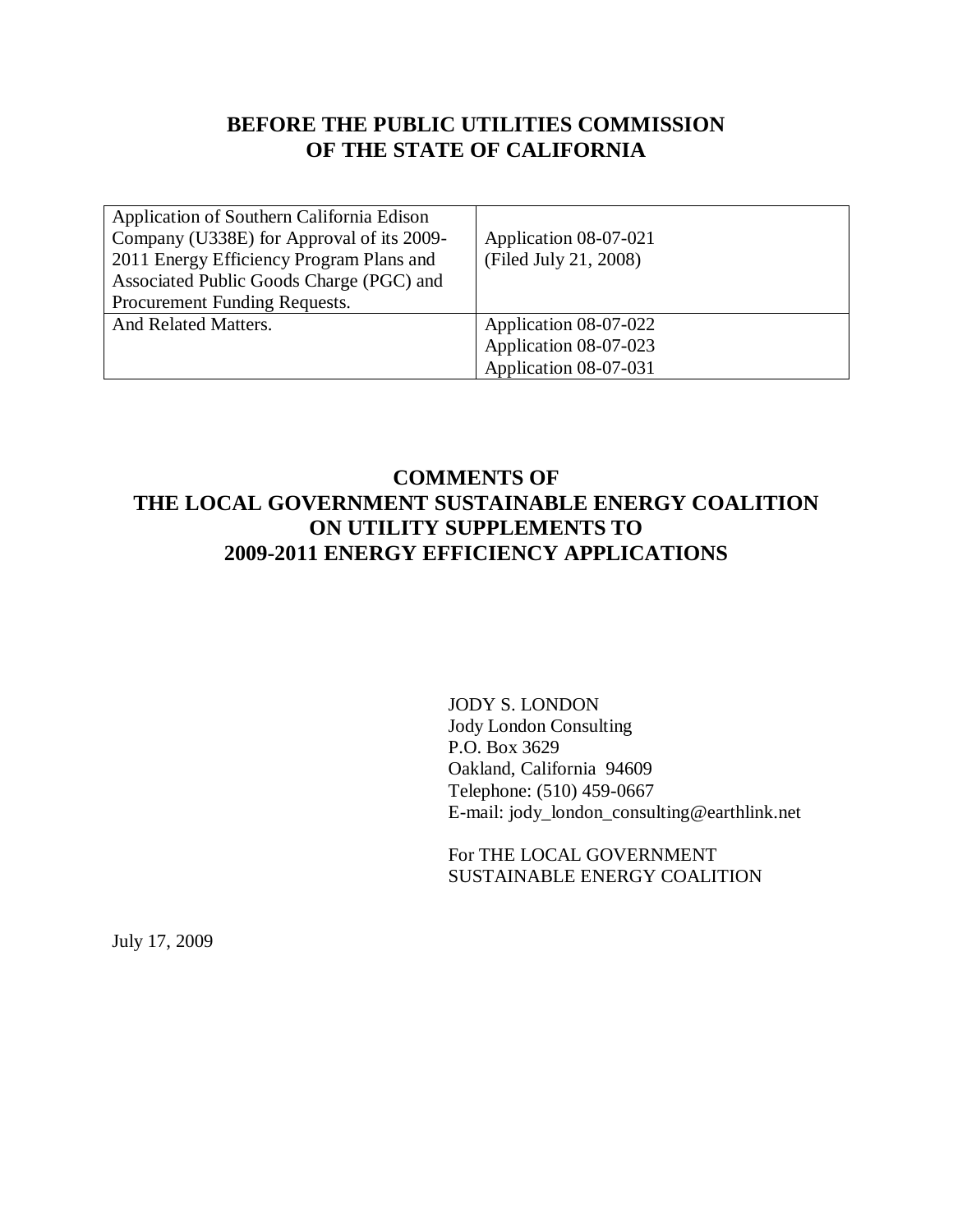#### **I. INTRODUCTION**

 $\overline{a}$ 

In accordance with the Assigned Commissioner's and Administrative Law Judge's ruling of May 29, 2009, and the June 1, 2009 e-mail correction to the filing date, the Local Government Sustainable Energy Coalition<sup>1</sup> ("LGSEC") submits these comments on the supplements to the 2009-2011 energy efficiency applications of the investor-owned utilities. The utility supplements did not make dramatic changes to the local government partnerships. LGSEC therefore stands by its earlier filed comments on both the originally submitted and the amended utility applications. $2$ 

There are some new issues raised in the supplemental filings, or issues that have been raised by the passage of time, and those are discussed below. Specifically, LGSEC supports adjusting the program cycle to a 2010-2011 transition period. LGSEC also suggests that local governments can make progress toward achieving goals outlined in the *California Energy Efficiency Strategic Plan* with proper support.

#### **II. THE PROGRAM CYCLE SHOULD BE MODIFIED**

Southern California Edison ("SCE") requests that the program cycle be moved out to 2010-2012. In the shortened time frame available for the next program cycle, SCE asserts it simply cannot meet the three year goals, with which LGSEC agrees. SCE recognizes that the

 $<sup>1</sup>$  The Local Government Sustainable Energy Coalition includes: the Association of Bay Area Governments, the</sup> Association of Monterey Bay Area Governments, the City of Berkeley, the City of Huntington Beach, the City of Irvine, the City of Pleasanton, the City and County of San Francisco, the City of Santa Monica, the County of Los Angeles, the County of Marin, the County of Ventura, the Energy Coalition, the South Bay Cities Council of Governments. Each of these organizations may have different views on elements of these comments, which were approved by the LGSEC's Board.

<sup>2</sup> *Response of the Local Government Sustainable Energy Coalition to Utility Energy Efficiency Applications for 2009-2011*, August 28, 2008, in A.08-07-021, A.08-07-022, A.08-07-023, and A.08-07-031, and *Comments of the Local Government Sustainable Energy Coalition on Amended Utility Applications for 2009-2001 Energy Efficiency Programs*, April 17, 2009.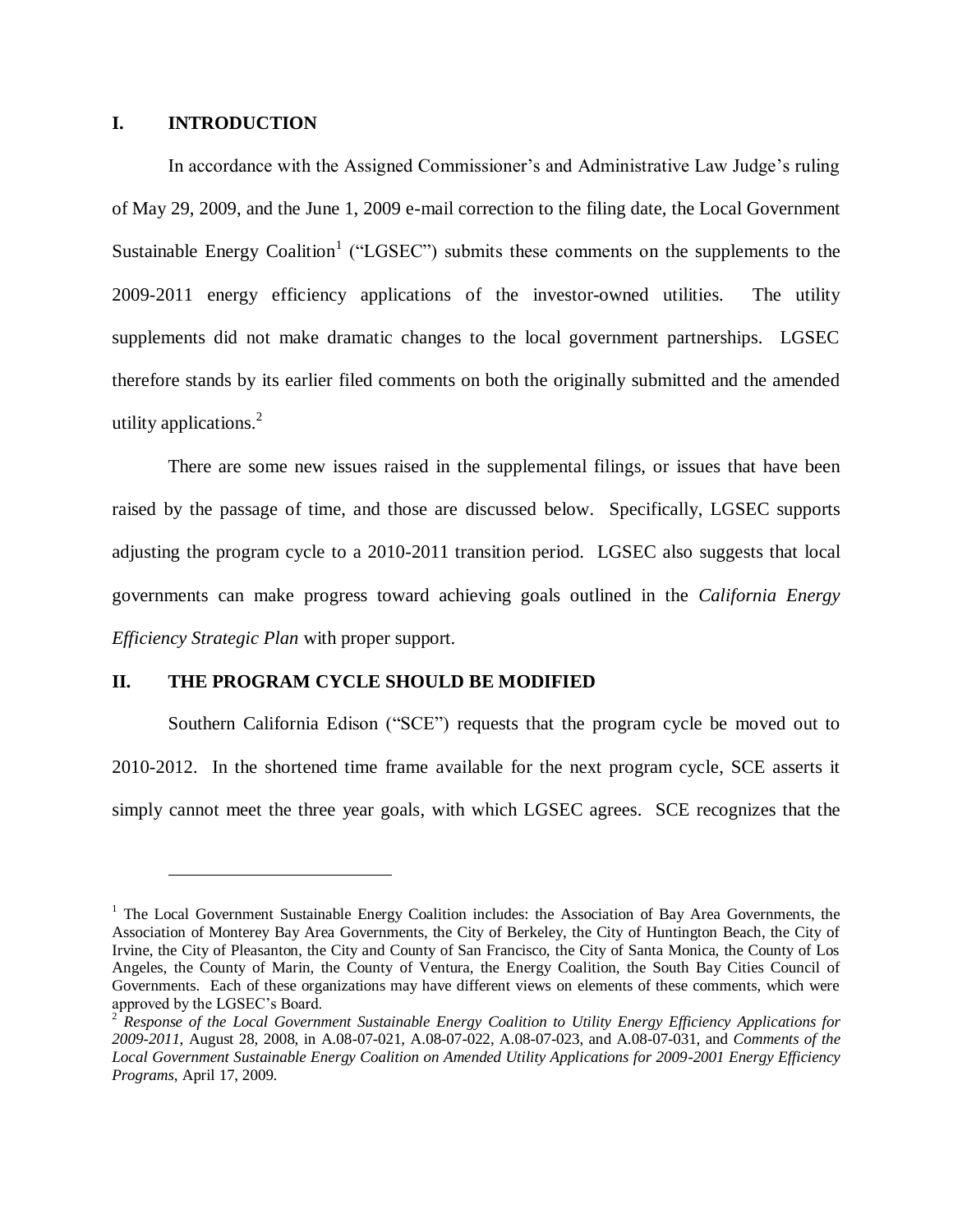California Public Utilities Commission ("Commission") has not yet adopted goals for 2012. Therefore, SCE asks the Commission to use the total market gross ("TMG") goals established in D.08-07-047, as this Decision established interim TMG goals for each IOU service territory for the years 2012 through 2020. SCE maintains this is the best proxy for a savings goal until the Commission completes its savings potential update in 2010.

LGSEC is on record as supporting an alternate time frame.<sup>3</sup> 2010-2011 should be used as a transition period to a better designed program that will commence in 2012, one that is developed with sufficient time and stakeholder collaboration to meet the Commission's goals, objectives, and directives. During this transition period, there must be flexibility to incorporate new and innovative programs.

Because 2009 has been a bridge funding year and has therefore not seen the program implementation initially expected, LGSEC supports counting 2009 energy savings toward progress in this program cycle. The goals for 2010-2011, however, may need to be revised downward to reflect that programs have not had the full time to be rolled out. In some instances, budget constraints and increased administrative burden during the Bridge period have handicapped program implementation, which must also be considered in adjusting goals for the 2010-2011 transition period.

#### **III. LOCAL GOVERNMENT ELIGIBILITY FOR DIRECT INSTALLATION INCENTIVES**

LGSEC reiterates here the request made in its June 25, 2009 *Motion to Amend Bridge Funding*. The next program cycle should recognize local governments as part of the commercial category and as such, eligible for up to 100% direct installation program approaches to avoid lost

 $\overline{a}$ 

<sup>3</sup> April 17, 2009 *LGSEC Comments*, pp. 9-10; *Reply Comments of LGSEC on Amended Utility Applications*, May 5, 2009, p. 2.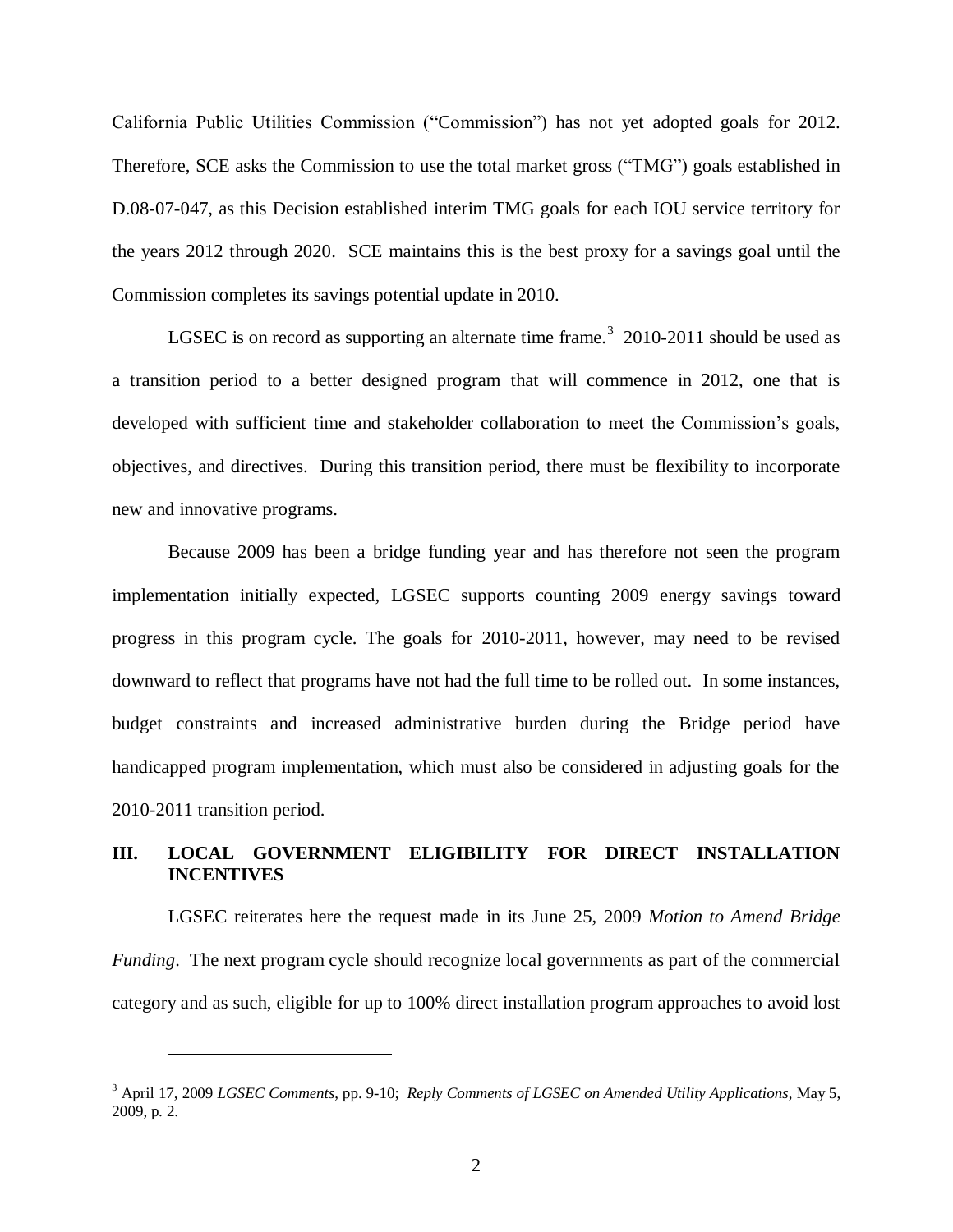opportunities. Most local government accounts take service under some type of commercial tariff. These accounts should be eligible for the same direct installation incentives as other commercial customers. This will increase the comprehensiveness of local government energy efficiency programs.

### **IV. THE COMMISSION MUST ENSURE THAT LOCAL GOVERNMENTS CAN CONTINUE TO MAKE PROGRESS UNDER ENERGY EFFICIENCY PARTNERSHIPS TOWARD** *STRATEGIC PLAN* **GOALS**

Pacific Gas & Electric ("PG&E") is requesting a smaller budget for 2009-2011 to reflect the downturn turn in the economy, the late start, and less focus on the *Strategic Plan* because of the bridge funding. PG&E says partnership budgets are unchanged except that PG&E has reduced administrative costs and reduced funds for the Green Communities and Innovator Pilot programs.

LGSEC appreciates PG&E's efforts to effectively use ratepayer funds. However, LGSEC remains concerned that PG&E is cutting programs that offer the greatest opportunity to achieve the goals of the *California Energy Efficiency Strategic Plan*. The City and County of San Francisco ("San Francisco") has previously offered detailed comments on how the Commission can ensure that innovative programs that advance the goals of the *Strategic Plan* move forward in the 2009-2011 program cycle. The Commission should revisit these comments as it considers how the current proposals will help achieve the *Strategic Plan* goals. Specifically, San Francisco:

…urges the Commission to initiate a parallel path funded by PGC funds for longterm strategic resource acquisition through innovative programs that could have been in place and making headway now had the IOUs included them in their initial applications. Such Strategic Plan implementation activity should be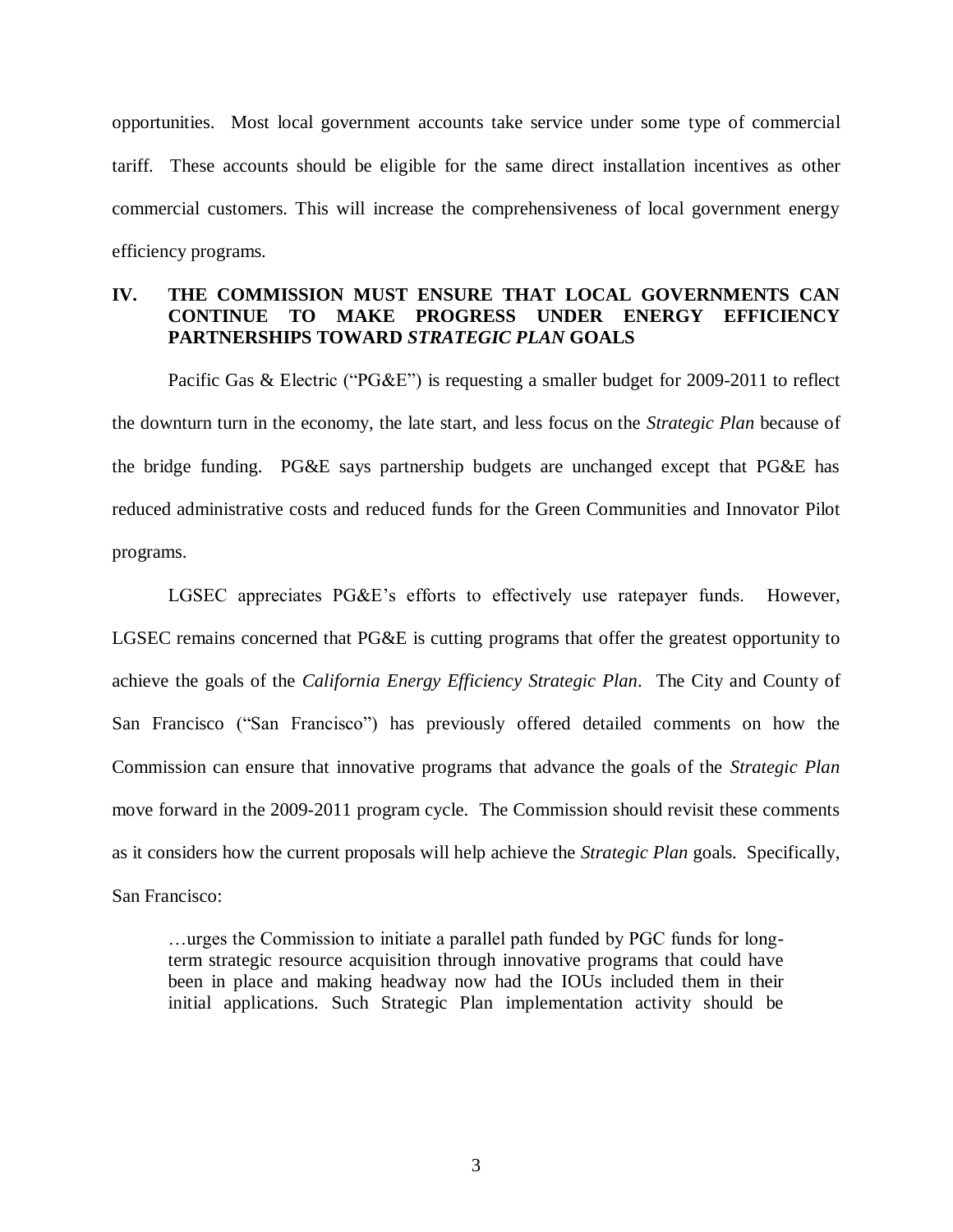operated under different metrics and should not be governed by the MPS, PEB nor RRIM. $<sup>4</sup>$ </sup>

And

The Strategic Plan identifies important opportunities for local governments to drive energy efficiency through creative use of their governmental authority such as zoning and permitting, and bundling with the delivery of other services such as water and waste removal to name a few. Currently, there are also opportunities to build in energy efficiency components in stimulus money funded projects. These activities like the Codes and Standards work are inappropriate for control by the Utilities due to lack of jurisdiction, lack of qualifications and conflicts of interest.

An alternative avenue to move these types of projects forward pending formation of a CEEA [California Energy Efficiency Alliance] would be for the CPUC itself to invite and select such proposals directly from local governments.<sup>5</sup>

During a 2010-2011 transition period, the Commission would have the opportunity to

experiment with a more direct and innovative relationship with local governments. This would

facilitate the long term strategic implementation advocated by San Francisco and by the LGSEC.

### **V. CONCLUSION**

 $\overline{a}$ 

The LGSEC appreciates the challenges the Commission faces as it reviews these applications. We encourage the Commission to consider the vast record in this proceeding, and act quickly so we all can move forward with California's ambitious energy efficiency agenda.

<sup>4</sup> *Protest of the City and County of San Francisco on the Amended Applications of the Investor Owned Utilities for Approval of Electric and Natural Gas Energy Efficiency Programs and Budgets for Years 2009-2011*, p. 5. 5 *Ibid*, p. 11.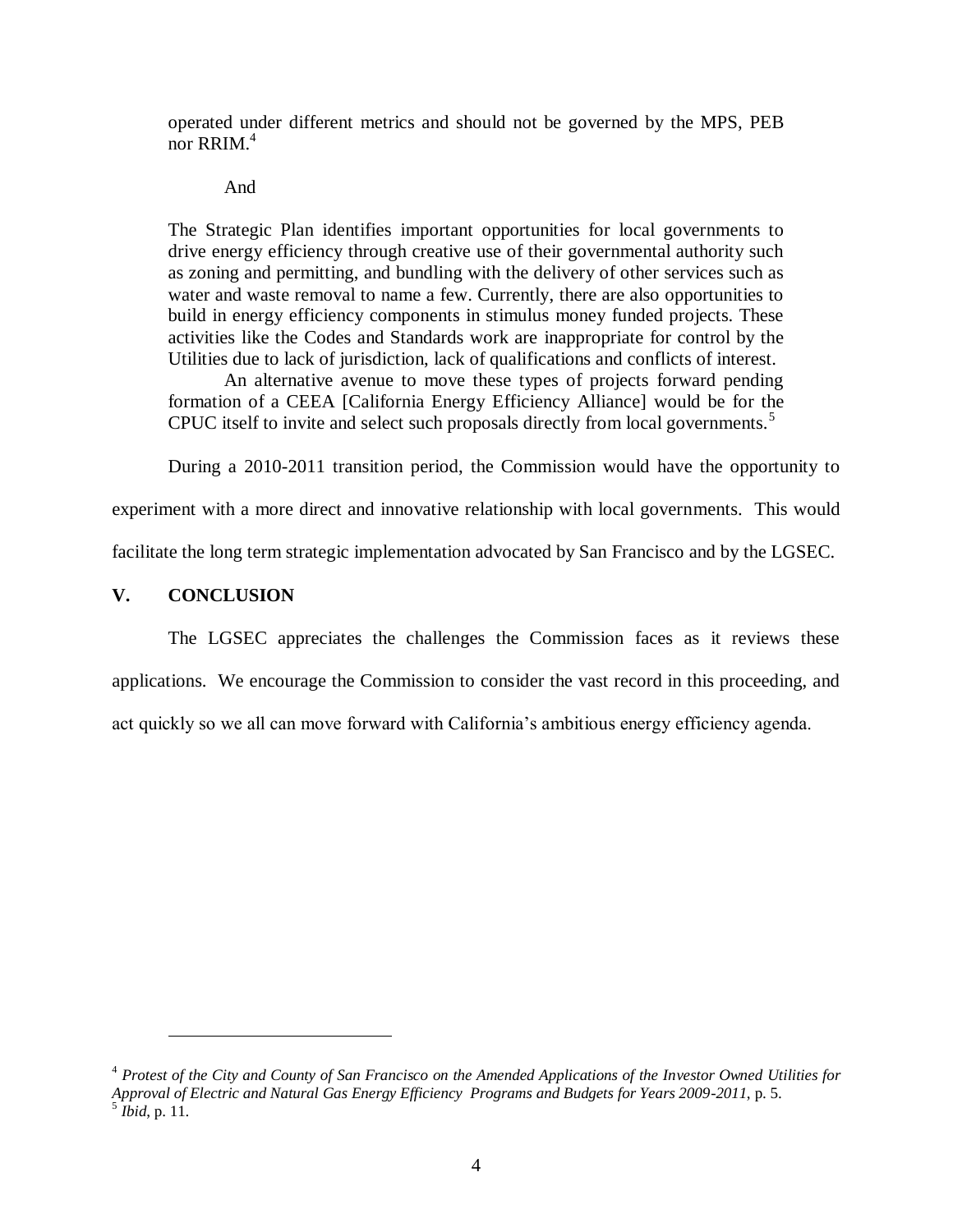Dated: July 17, 2009 Respectfully submitted,

Jody Inder By:

Jody S. London

Jody London Consulting P.O. Box 3629 Oakland, California 94609 Telephone: (510) 459-0667 E-mail: jody\_london\_consulting@earthlink.net

For THE LOCAL GOVERNMENT SUSTAINABLE ENERGY COALITION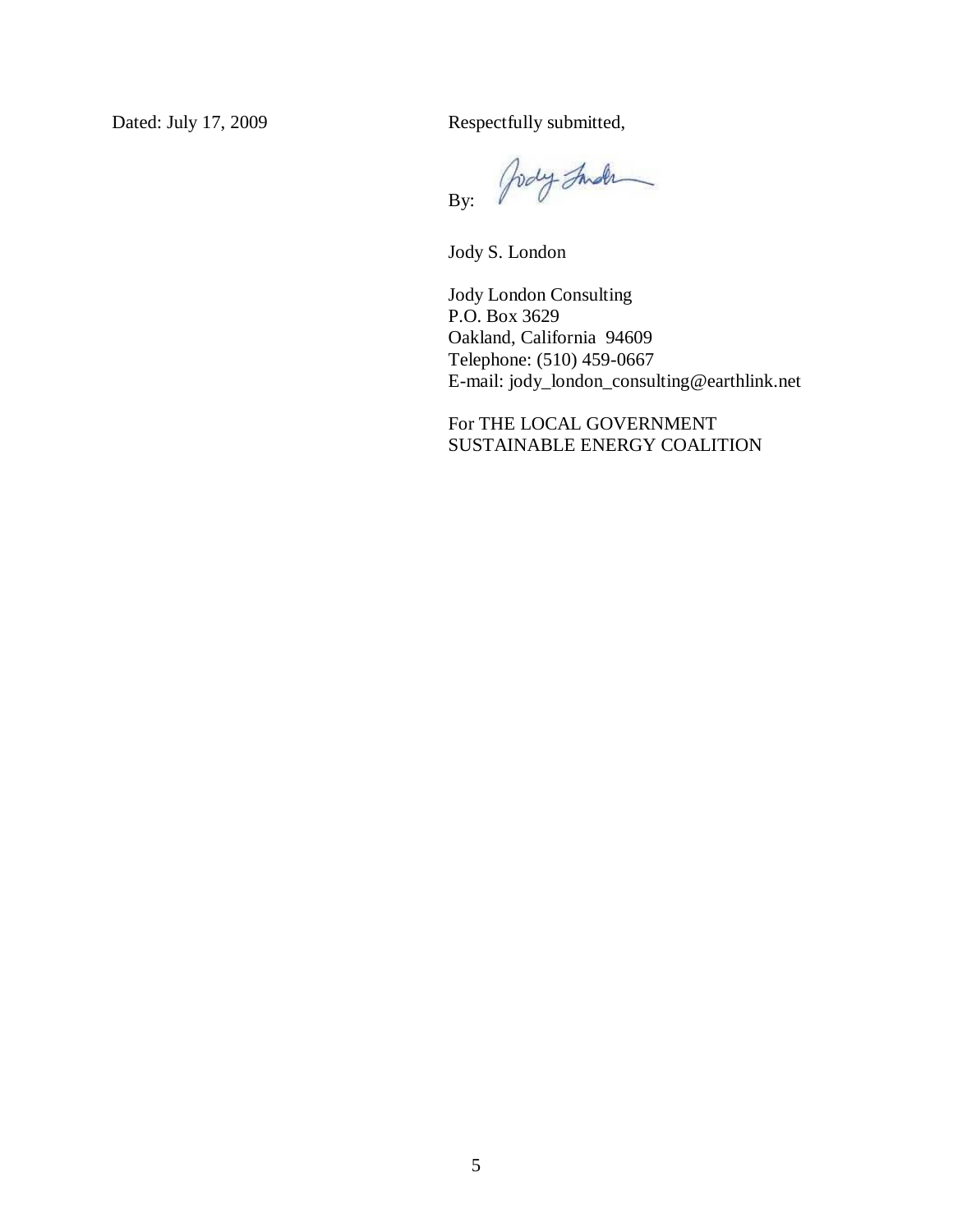## **CERTIFICATE OF SERVICE**

**\_\_\_\_\_\_\_\_\_\_\_\_\_\_\_\_\_\_\_\_\_\_\_\_\_\_\_\_\_\_\_\_\_\_\_\_\_\_\_\_\_\_**

I, Jody London, certify that I have, on this date, served a copy of "Comments Of The Local Government Sustainable Energy Coalition On Utility Supplements to 2009-2011 Energy Efficiency Applications" on all known parties to A.08-07-021, A.08-07-022, A.08-07-07-023, and A.08-07-031 by transmitting an e-mail message with the document attached to each party named in the official service list, and by serving a hard copy on the Administrative Law Judge.

I declare under penalty of perjury, pursuant to the laws of the State of California, that the foregoing is true and correct.

Dated July 17, 2009 in Grand Coulee, Washington.

Jody Inder \_\_\_\_\_\_\_\_\_\_\_\_\_\_\_\_\_\_\_\_\_\_\_\_\_\_\_\_\_\_\_\_\_

Jody London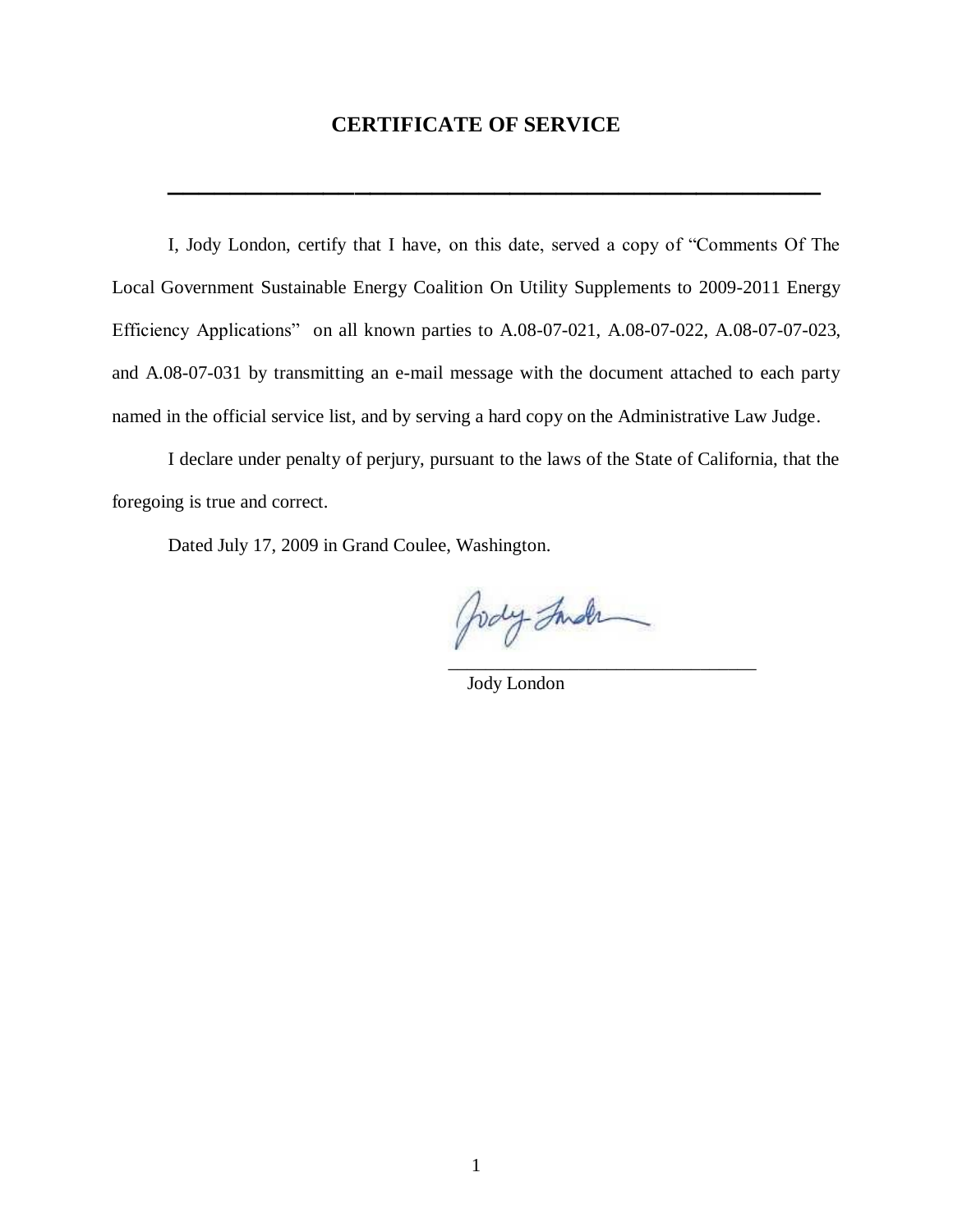**Proceeding: A0807021 - EDISON - FOR APPROV Filer: Southern California Edison Company List Name: LIST Last changed: July 15, 2009** 

**Proceeding: A0807022 - SOCAL GAS CO - FOR A Filer: Southern California Gas Company List Name: LIST Last changed: July 15, 2009** 

**Proceeding: A0807023 - SDG&E - FOR APPROVAL Filer: San Diego Gas & Electric Company List Name: LIST Last changed: July 15, 2009** 

**Proceeding: A0807031 - PG&E - FOR APPROVAL Filer: Pacific Gas and Electric Company List Name: LIST Last changed: July 15, 2009** 

ddayton@cleanenergysol.com sesco@optonline.net mmoore@newportpartnersllc.com keith.mccrea@sablaw.com donaldgilligan@comcast.net mharrigan@ase.org adam@agp-llc.com jimross@r-c-s-inc.com rockybacchus@gmail.com gtropsa@ice-energy.com ckmitchell1@sbcglobal.net spatrick@sempra.com dmahmud@mwdh2o.com nkarno@yahoo.com thamilton@icfi.com pwuebben@aqmd.gov larry.cope@sce.com monica.ghattas@sce.com cfpena@sempra.com liddell@energyattorney.com andrew.mcallister@energycenter.org steven@moss.net dmano@enalasys.com etaylor@enalasys.com mlewis@ctg-net.com

judi.schweitzer@post.harvard.edu rscott@cheers.org dale@betterbuildings.com wilkinson@es.ucsb.edu tam.hunt@gmail.com pcanessa@charter.net mtierney-lloyd@enernoc.com rsa@a-klaw.com JeffreyH@hellermanus.com RemiT@hellermanus.com hayley@turn.org marcel@turn.org dil@cpuc.ca.gov jeanne.sole@sfgov.org stephen.morrison@sfgov.org achang@nrdc.org bfinkelstein@turn.org cjn3@pge.com saw0@pge.com jsqueri@gmssr.com edwardoneill@dwt.com jimflanagan4@mac.com

mike.rogers@greenhomesamerica.comsmyers@att.net jak@gepllc.com wbooth@booth-law.com jerryl@abag.ca.gov rknight@bki.com jody\_london\_consulting@earthlink.net hoerner@redefiningprogress.org swentworth@oaklandnet.com samuelk@greenlining.org TWhite@homeenergy.org john@proctoreng.com pmschwartz@sbcglobal.net tim@marinemt.org wem@igc.org hankryan2003@yahoo.com bhines@svlg.net Rob@ConSol.ws jweil@aglet.org bill@jbsenergy.com elee@davisenergy.com mike@calcerts.com rnichols@navigantconsulting.com tcrooks@mcr-group.com eemblem@3eintinc.net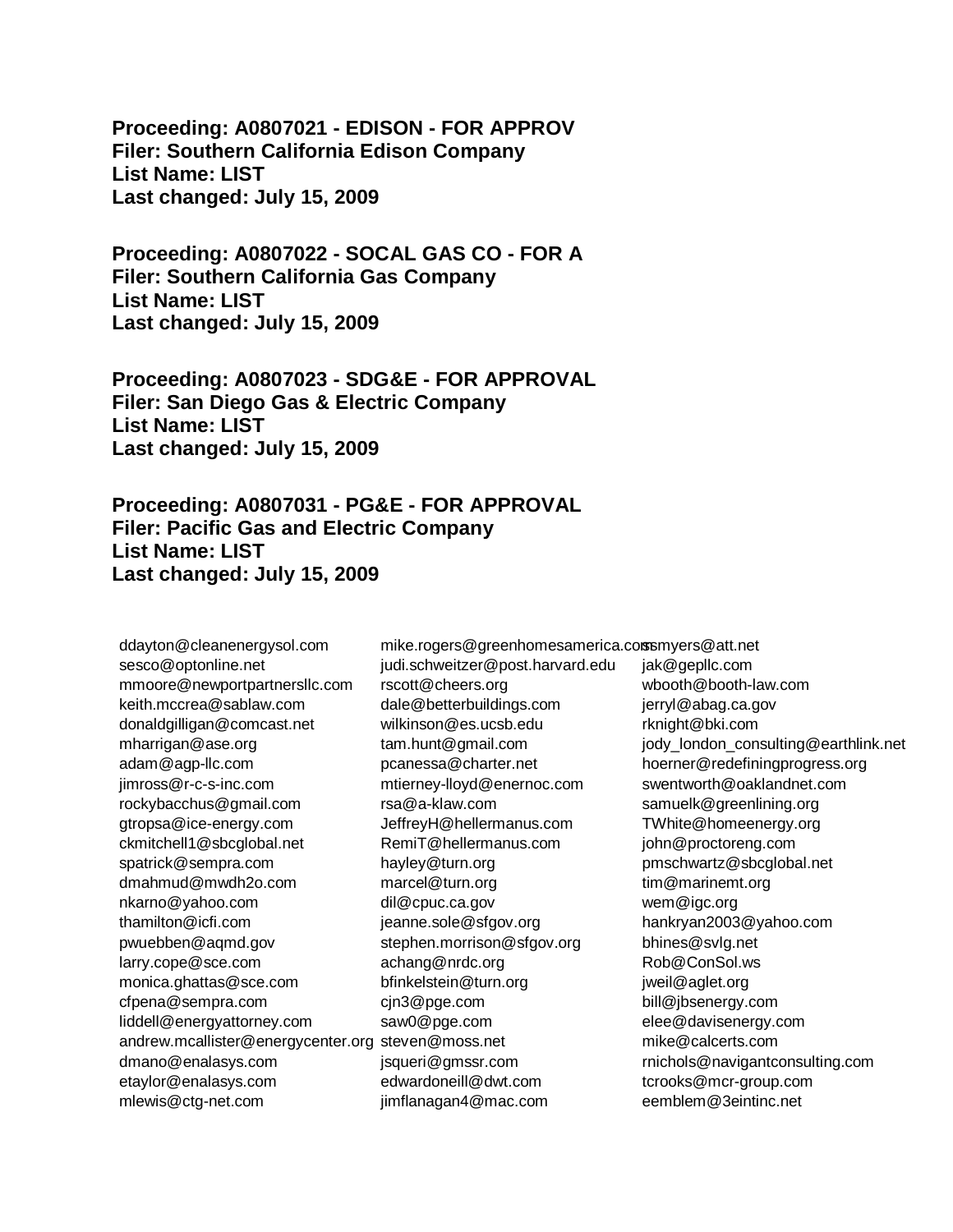chris@cuwcc.org mboccadoro@dolphingroup.org glw@eslawfirm.com lmh@eslawfirm.com jparks@smud.org ljimene@smud.org bmatulich@egia.com cscruton@energy.state.ca.us kmills@cfbf.com rob@clfp.com bburt@macnexus.org steve@greenplumbersusa.com js@clearedgepower.com tom@ucons.com gandhi.nikhil@verizon.net ameliag@ensave.com Clark.Pierce@us.landisgyr.com wjp4@bpconsulting.org CCole@currentgroup.com srassi@knowledgeinenergy.com staples@staplesmarketing.com mking@staplesmarketing.com nphall@tecmarket.net skihm@ecw.org gstaples@mendotagroup.net annette.beitel@gmail.com padib@apx.com jmeyers@naima.org pjacobs@buildingmetrics.biz bbarkett@summitblue.com mmcguire@summitblue.com bobbi.sterrett@swgas.com emello@sppc.com David.Pettijohn@ladwp.com tblair@mwdh2o.com bmcdonnell@mwdh2o.com AWilliamson@semprautilities.com HYao@SempraUtilities.com kwong@semprautilities.com kshore@semprautilities.com gclayborn@gmail.com nhernandez@isd.co.la.ca.us david@nemtzow.com susan.munves@smgov.net jcluboff@lmi.net brad.bergman@intergycorp.com southlandreports@earthlink.net cyin@yinsight.net cdamore@icfi.com dpape@icfi.com

sculbertson@icfi.com don.arambula@sce.com tory.weber@sce.com devon@hartmanbaldwin.com Case.Admin@sce.com Jennifer.Shigekawa@sce.com Laura.Genao@sce.com Stacie.Schaffer@sce.com dwood8@cox.net rsperberg@onsitenergy.com jlaun@apogee.net ashley.watkins@energycenter.org CentralFiles@semprautilities.com irene.stillings@energycenter.org jennifer.porter@energycenter.org jyamagata@semprautilities.com sephra.ninow@energycenter.org CentralFiles@semprautilities.com bob.ramirez@itron.com rachel.harcharik@itron.com david.gordon@efm-solutions.com kjk@kjkammerer.com LukeH@enalasys.com cneedham@edisonmission.com cperkins@energycoalition.org TFlanigan@EcoMotion.us sthompson@ci.irvine.ca.us sbarata@opiniondynamics.com mlong@anaheim.net cheryl.collart@ventura.org Jeff.Hirsch@DOE2.com dmatson@co.santa-barbara.ca.us hhuerta@rhainc.com pk@utilitycostmanagement.com atencate@rsgrp.com lcasentini@rsgrp.com jcelona@sbcglobal.net ann.kelly@sfgov.org abesa@semprautilities.com wblattner@semprautilities.com bruce.foster@sce.com pvillegas@semprautilities.com matt@sustainablespaces.com norman.furuta@navy.mil eric@ethree.com jchou@nrdc.org kgrenfell@nrdc.org lettenson@nrdc.org nlong@nrdc.org andrew\_meiman@newcomb.cc

andy.goett@paconsulting.com ann\_mccormick@newcomb.cc efm2@pge.com yxg4@pge.com John\_Newcomb@newcomb.cc filings@a-klaw.com LDRi@pge.com manuson.leif@epa.gov lhj2@pge.com matt\_sullivan@newcomb.cc nes@a-klaw.com sls@a-klaw.com SRRd@pge.com tmfry@nexant.com rekl@pge.com jared@efficiencyfirst.org sbuchwalter@icfi.com sdhilton@stoel.com thuebner@icfi.com vprabhakaran@goodinmacbride.com policy.solutions@comcast.net cem@newsdata.com lisa\_weinzimer@platts.com M1ke@pge.com slda@pge.com wmcguire@fypower.org bkc7@pge.com jkz1@pge.com wcm2@pge.com regrelcpuccases@pge.com hxag@pge.com rafi@pge.com epetrill@epri.com andrew.wood3@honeywell.com sharon@emeter.com Mary@EquipoiseConsulting.com elowe@barakatconsulting.com tlmurray@earthlink.net singh70@gmail.com mistib@comcast.net ashish.goel@intergycorp.com grant.cooke@intergycorp.com jay.bhalla@intergycorp.com rfox@intergycorp.com sbeserra@sbcglobal.net ghamilton@gepllc.com michael.cheng@paconsulting.com cadickerson@cadconsulting.biz alex.kang@itron.com Ann.Peterson@itron.com